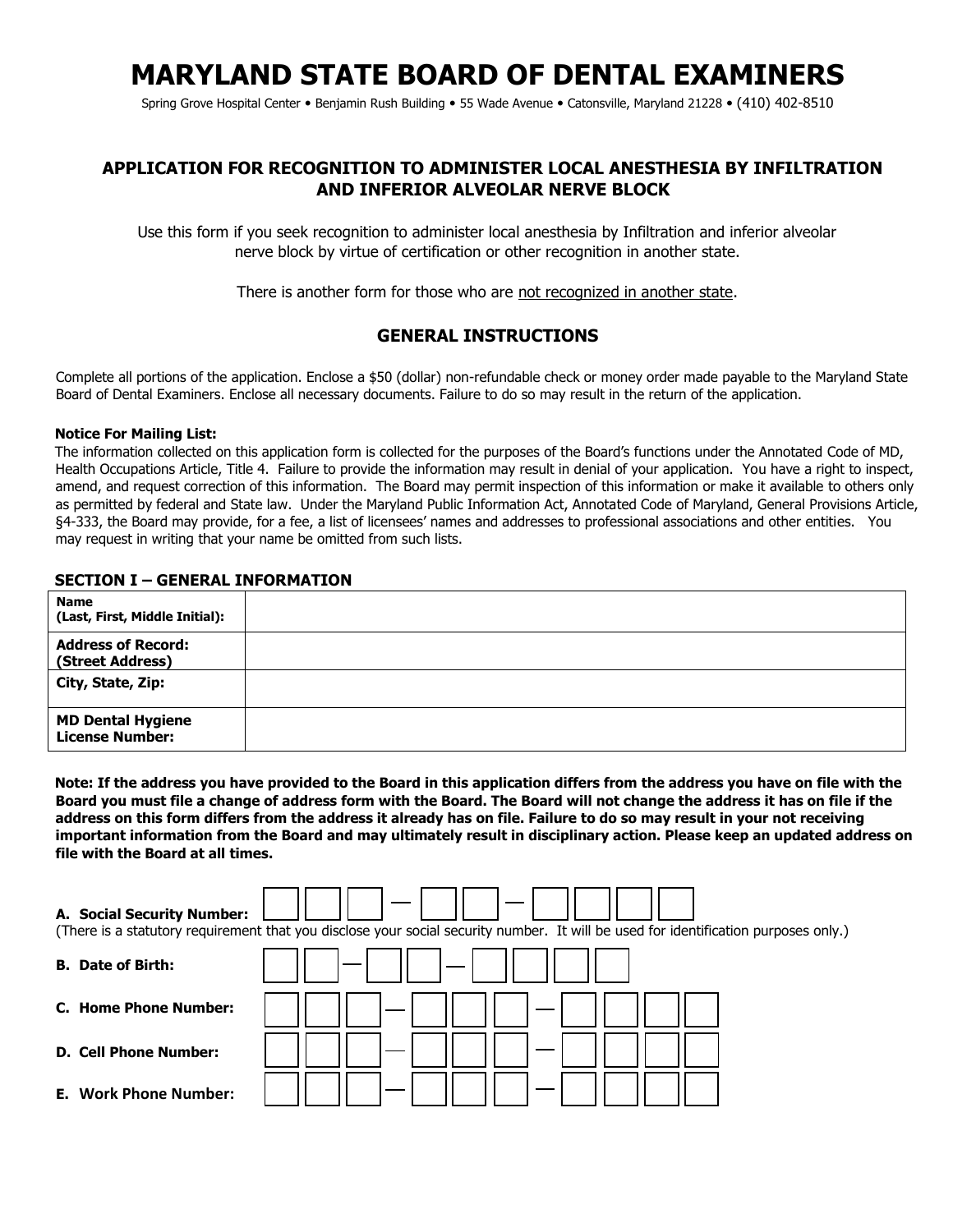| <b>F. E-Mail Address:</b>        |        |      |  |
|----------------------------------|--------|------|--|
| <b>G. Gender Identification:</b> | Female | Male |  |

#### **H. Race/Ethnic Identification – Please check all that apply**

| Are you of Hispanic or Latino origin? Yes $\Box$ No $\Box$                                                                     |  |  |  |  |  |  |  |
|--------------------------------------------------------------------------------------------------------------------------------|--|--|--|--|--|--|--|
| (A person of Cuban, Mexican, Puerto Rican, South or Central American, or other Spanish culture or origin, regardless of race.) |  |  |  |  |  |  |  |

Select one or more of the following racial categories:

| 1.1 | American Indian or Alaska Native (A person having origins in any of the original peoples of North or<br>South America, including Central America, and who maintains tribal affiliations or community attachment.)                                                |
|-----|------------------------------------------------------------------------------------------------------------------------------------------------------------------------------------------------------------------------------------------------------------------|
| 2.1 | Asian (A person having origin in any of the original peoples of the Far East, Southeast Asia, or the Indian<br>subcontinent including, for example, Cambodia, China, India, Japan, Korea, Malaysia, Pakistan, the Philippine Islands, Thailand,<br>and Vietnam.) |
| 3.  | Black or African American (A person having origins in any of the black racial groups of Africa.)                                                                                                                                                                 |
| 4.  | Native Hawaiian or other Pacific Islander (A person having origins in the original peoples of Hawaii, Guam, Samoa, or other Pacific<br>Islands.)                                                                                                                 |
| 5.  | White (A person having origins in any of the original peoples of Europe, the Middle East, or North Africa.)                                                                                                                                                      |

### **I. Licensure in other states:**

List other states or jurisdictions in which you hold or have held a dental hygiene license.

| <b>State</b> | <b>License Number</b> | <b>Expiration Date</b> |
|--------------|-----------------------|------------------------|
|              |                       |                        |
|              |                       |                        |
|              |                       |                        |
|              |                       |                        |
|              |                       |                        |

#### **J. Certification in other states:**

List other states or jurisdictions in which you hold or have held a certificate to administer local anesthesia.

| <b>State</b> | <b>Certificate Number</b> | <b>Expiration Date</b> |
|--------------|---------------------------|------------------------|
|              |                           |                        |
|              |                           |                        |
|              |                           |                        |
|              |                           |                        |
|              |                           |                        |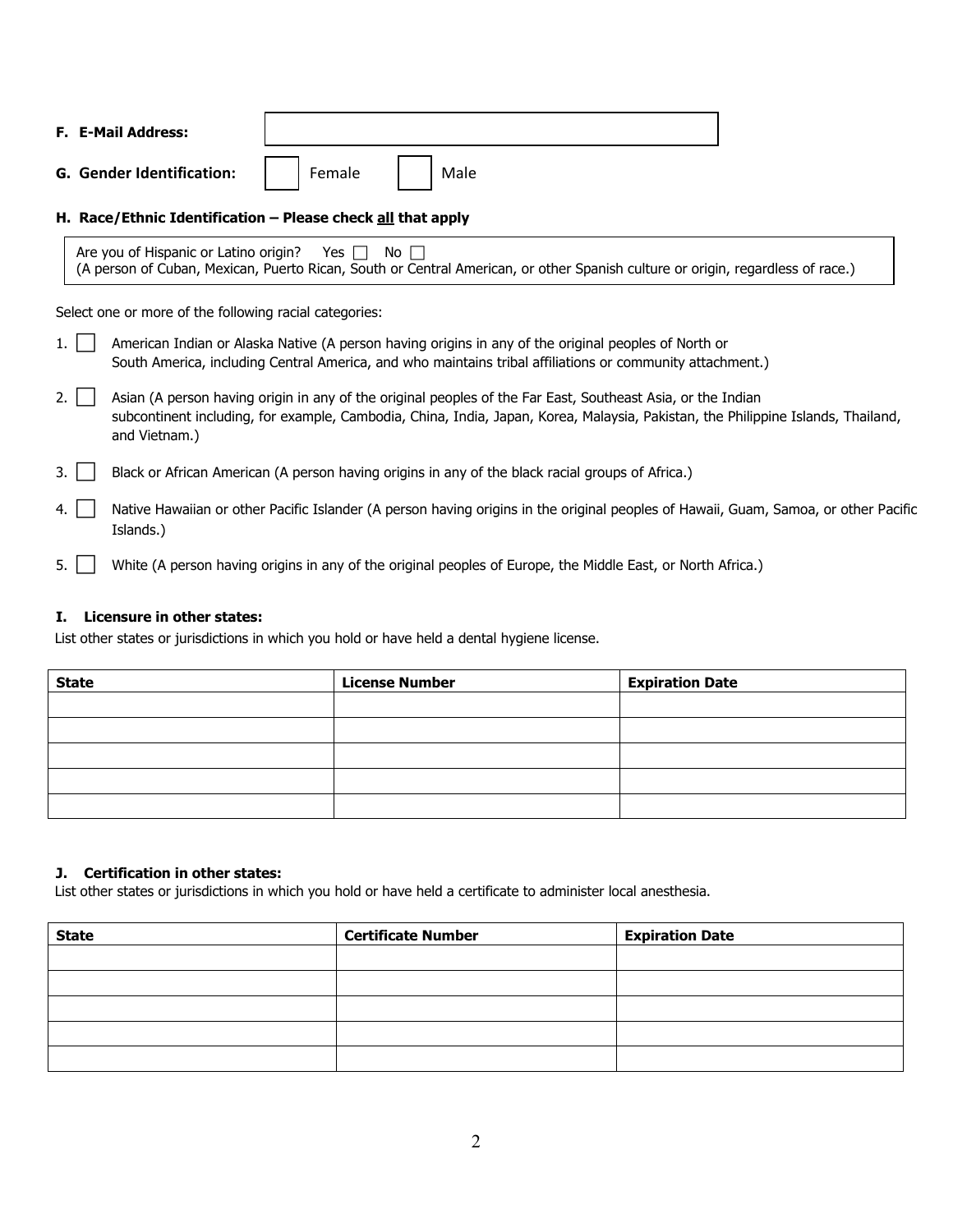#### **SECTION II - EDUCATION**

| SECTION III - RECOGNITION TO ADMINISTER LOCAL ANESTHESIA BY INFILTRATION AND INFERIOR                                                                |
|------------------------------------------------------------------------------------------------------------------------------------------------------|
| <b>ALVEOLAR NERVE BLOCK</b>                                                                                                                          |
| A. What current state certification in local anesthesia are you using as a basis for certification in Maryland.                                      |
|                                                                                                                                                      |
|                                                                                                                                                      |
|                                                                                                                                                      |
| B. Have you passed the American Board of Dental Examiners Inc. Local Anesthesia Examination for Dental Hygienists?                                   |
| Yes<br>  No                                                                                                                                          |
| C. If you answered "Yes" to question B. provide the date on which you passed:                                                                        |
| D. Have you successfully administered local anesthesia at least 25 times in the 2 year period immediately preceding the date of this<br>application. |
| Yes<br>l No                                                                                                                                          |

If you answered "Yes" to question D. attach a notarized affidavit to this application. You must sign and date the affidavit which must contain the following language: "I solemnly affirm under the penalties of perjury that the contents of the foregoing affidavit are true to the best of my knowledge, information, and belief." (A form Affidavit is attached).

#### **SECTION IV - CHARACTER AND FITNESS**

**If you answer "YES" to any question(s) in Section V– Character and Fitness, attach a separate page with a complete explanation of each occasion. Each attachment must have your name in print, signature, and date.** 

| YES | NO |                                                                                                                                                                                                                                                                                                                                                                                                                                                                                                                           |
|-----|----|---------------------------------------------------------------------------------------------------------------------------------------------------------------------------------------------------------------------------------------------------------------------------------------------------------------------------------------------------------------------------------------------------------------------------------------------------------------------------------------------------------------------------|
|     |    | a. Has any licensing or disciplinary board of any jurisdiction, including Maryland, or any federal entity denied your<br>application for licensure, reinstatement, or renewal, or taken any action against your license, including but not limited to<br>reprimand, suspension, revocation, a fine, or non-judicial punishment? If you are under a Board Order or were ever<br>under a Board Order in a state other than Maryland you must enclose a certified legible copy of the entire Order with this<br>application. |
|     |    | b. Have any investigations or charges been brought against you or are any currently pending in any jurisdiction,<br>including Maryland, by any licensing or disciplinary board or any federal or state entity?                                                                                                                                                                                                                                                                                                            |
|     |    | c. Has your application for a dental hygiene license in any jurisdiction been withdrawn for any reason?                                                                                                                                                                                                                                                                                                                                                                                                                   |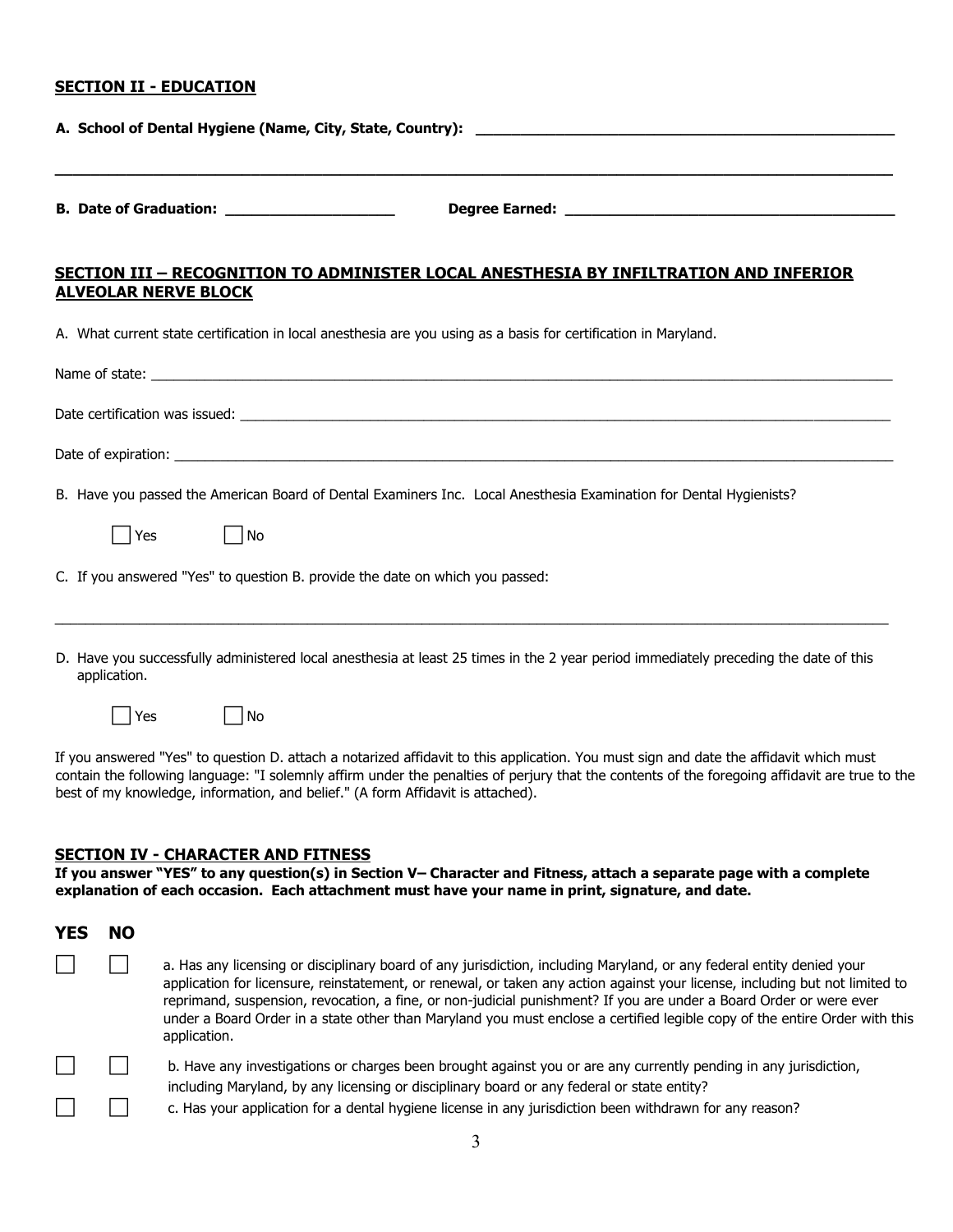## **Character and Fitness Questions – Contd.**

| <b>YES</b> | <b>NO</b> |                                                                                                                                                                                                                                                                                                                                   |
|------------|-----------|-----------------------------------------------------------------------------------------------------------------------------------------------------------------------------------------------------------------------------------------------------------------------------------------------------------------------------------|
|            |           | d. Has an investigation or charge been brought against you by a hospital, related institution, or alternative health<br>care system?                                                                                                                                                                                              |
|            |           | e. Have you had any denial of application for privileges, failure to renew your privileges, or limitation, restriction,<br>suspension, revocation or loss in privileges in a hospital, related health care facility, or alternative health care system?                                                                           |
|            |           | f. Have you pled guilty, nolo contendere, had a conviction or receipt of probation before judgment or other<br>diversionary disposition of any criminal act, excluding minor traffic violations?                                                                                                                                  |
|            |           | g. Have you pled guilty, nolo contendere, had a conviction, or receipt of probation before judgment or other<br>diversionary disposition for an alcohol or controlled dangerous substance offense, including but not limited to driving<br>while under the influence of alcohol or controlled dangerous substances?               |
|            |           | h. Do you have criminal charges pending against you in any court of law, excluding minor traffic violations?                                                                                                                                                                                                                      |
|            |           | i. Do you have a physical condition that impairs your ability to practice dental hygiene?                                                                                                                                                                                                                                         |
|            |           | j. Do you have a mental health condition that impairs your ability to practice dental hygiene?                                                                                                                                                                                                                                    |
|            |           | k. Have the use of drugs and/or alcohol resulted in an impairment of your ability to practice dental hygiene?                                                                                                                                                                                                                     |
|            |           | I. Have you illegally used drugs?                                                                                                                                                                                                                                                                                                 |
|            |           | m. Have you surrendered or allowed your license to lapse while under investigation by any licensing or disciplinary<br>board of any jurisdiction, including Maryland, or any federal or state entity?                                                                                                                             |
|            |           | n. Have you been named as a defendant in a filing or settlement of a malpractice action?                                                                                                                                                                                                                                          |
|            |           | o. Has your employment been affected or have you voluntarily resigned from any employment, in any setting, or<br>have you been terminated or suspended, from any hospital, related health care or other institution, or any federal entity<br>for any disciplinary reasons or while under investigation for disciplinary reasons? |

The Well Being Committee assists dental hygienists and their families who are experiencing personal problems. The Committee has helped numerous dental hygienists over the years with problems such as stress, drug dependence, alcoholism, depression, medical problems, infectious diseases, neurological disorders and other illnesses that cause impairment. For more information please call 800-974-0068.

#### **Release and Certification:**

I hereby affirm that I have read and followed the above instructions. I hereby certify that all information in this application is accurate and correct.

I agree that the Maryland State Board of Dental Examiners (the Board) may request any information necessary to process my application for recognition to administer local anesthesia by infiltration and inferior alveolar nerve block in Maryland from any person or agency, including but not limited to undergraduate and postgraduate program directors, individual dentists, government agencies, the National Practitioner Data Bank, the Healthcare Integrity and Protection Data Bank, hospitals, and other licensing bodies, and I agree that any person or agency may release to the Board the information requested. I also agree to sign any subsequent release for information that may be requested by the Board.

I agree that I will fully cooperate with any request for information or with any investigation related to my practice of dental hygiene as a licensed dental hygienist in the State of Maryland.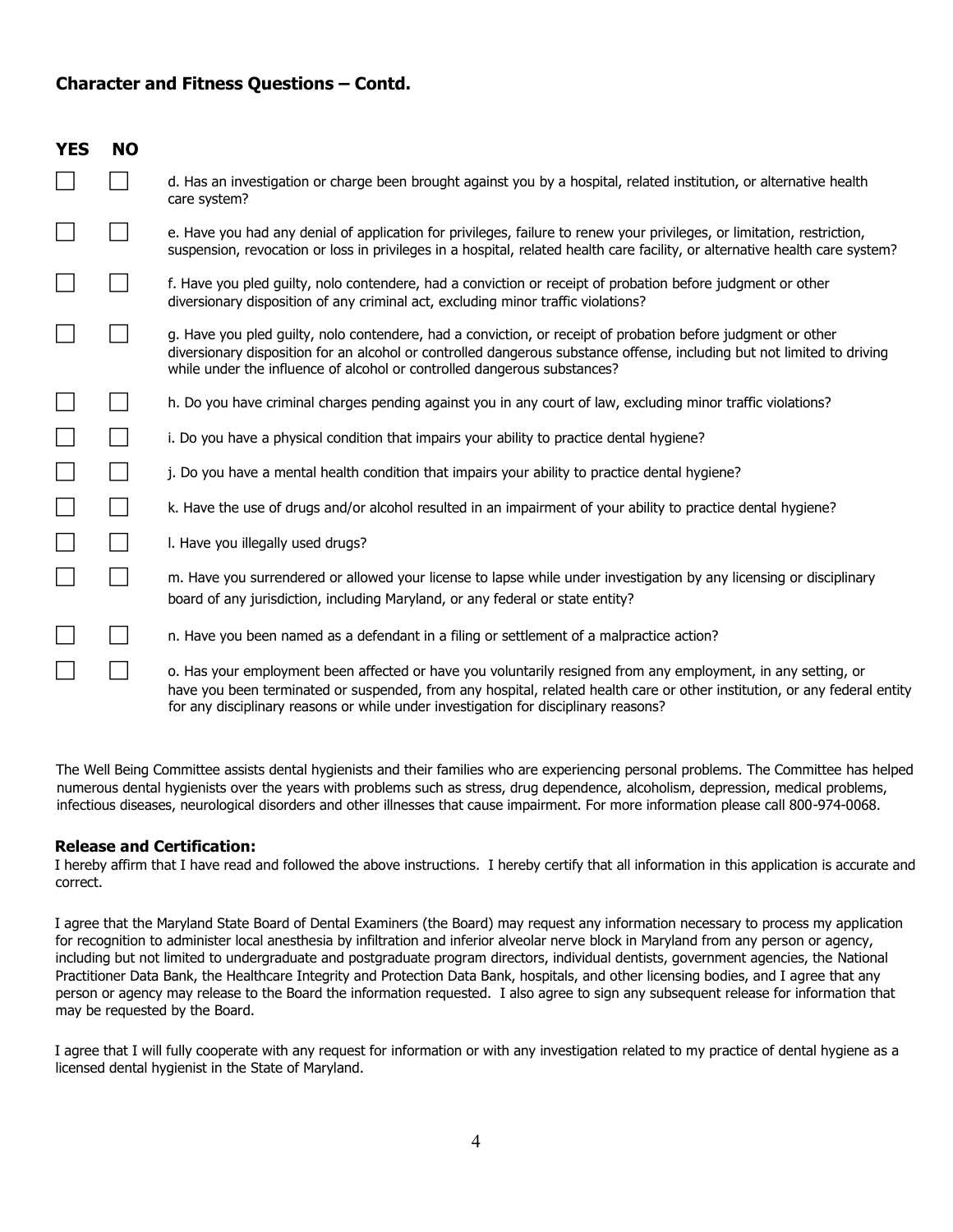During the period in which my application is being processed, I shall inform the Board within 30 days of any change to any answer I originally gave in this application, any arrest or conviction, any change of address or any action that occurs based on accusations that would be grounds for disciplinary action under the Annotated Code of Maryland, Health Occupations §4-315.

| <b>Applicant Signature</b> | <b>Date</b> |
|----------------------------|-------------|
| <b>NOTARY SECTION</b>      |             |
|                            |             |
|                            |             |
| presence.                  |             |
|                            |             |
|                            |             |

 **SEAL**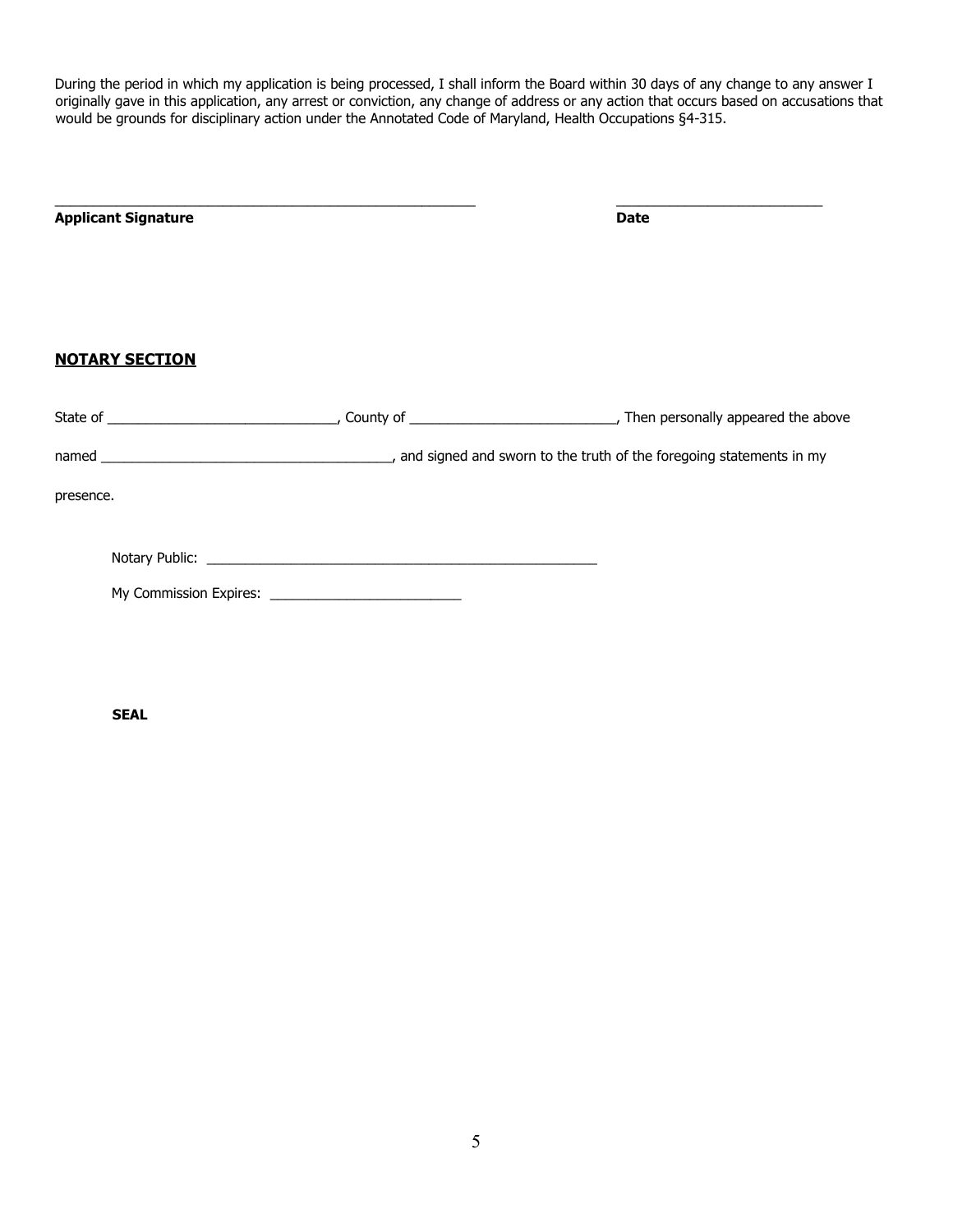## **Check List for Dental Hygienist Recognition to Administer Local Anesthesia by Infiltration and Inferior Alveolar Nerve Block by Virtue of Recognition in Another State**

**The Board may not process an application until each provision or requirement is met and each document is received. Please ensure that your application is complete before it is submitted.** 

- $\Box$  1. NOTARIZED APPLICATION: Completed application form accompanied by supporting documents. The licensure process could take up to a minimum of **30 days** after submission of a competed application. Plan your application time accordingly.
- 2. The \$50 non-refundable application fee payable by check or money order made out to the Maryland State Board of Dental Examiners (MSBDE).
	- 3. Certified copy of your most recent certification to administer local anesthesia from the state Identified in your answer to question Section III A.
- 4. Grades from CDCA indicating that you passed the Local Anesthesia by Infiltration and Inferior Nerve Block.
- $\Box$  5. Notarized affidavit indicating that you have successfully administered local anesthesia at least 25 times in the past 2-year period immediately preceding the date of this application. (Affidavit form attached)
- 6. Copy of court documents for any discrepancies of the applicant's name if documents submitted bear different name(s), [i.e. marriage certificate, divorce decree, legal name change].

## **MAIL APPLICATION AND SUPPORTING DOCUMENTS TO:**

Maryland State Board of Dental Examiners Spring Grove Hospital Center Benjamin Rush Building 55 Wade Avenue Catonsville, MD 21228 ATTN: Local Anesthesia Recognition

 $\Box$